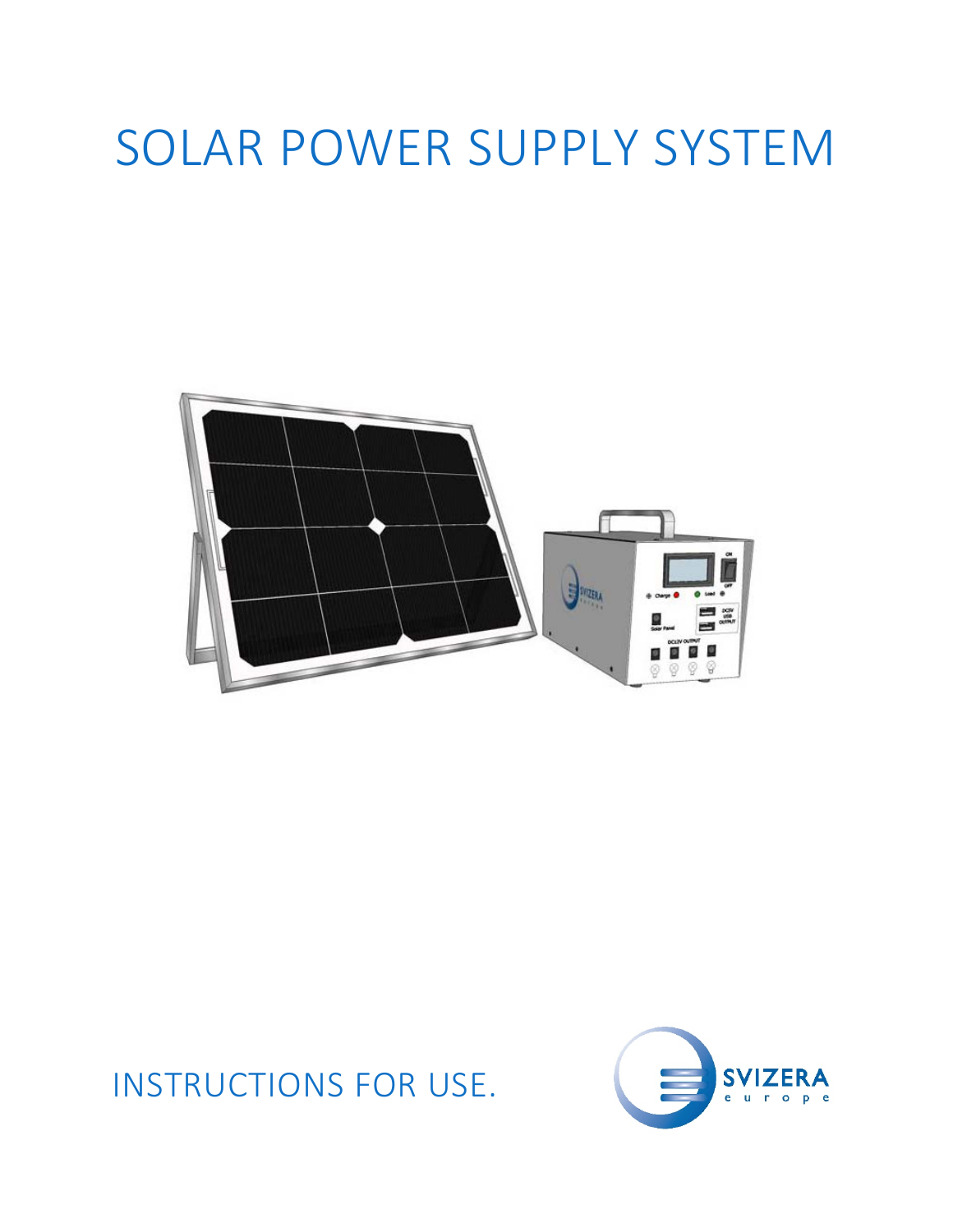## INDEX

- 1. Operating instructions.
- 2. System efficiency and maintenance.
- 3. Trouble shooter.
- 4. Specifications.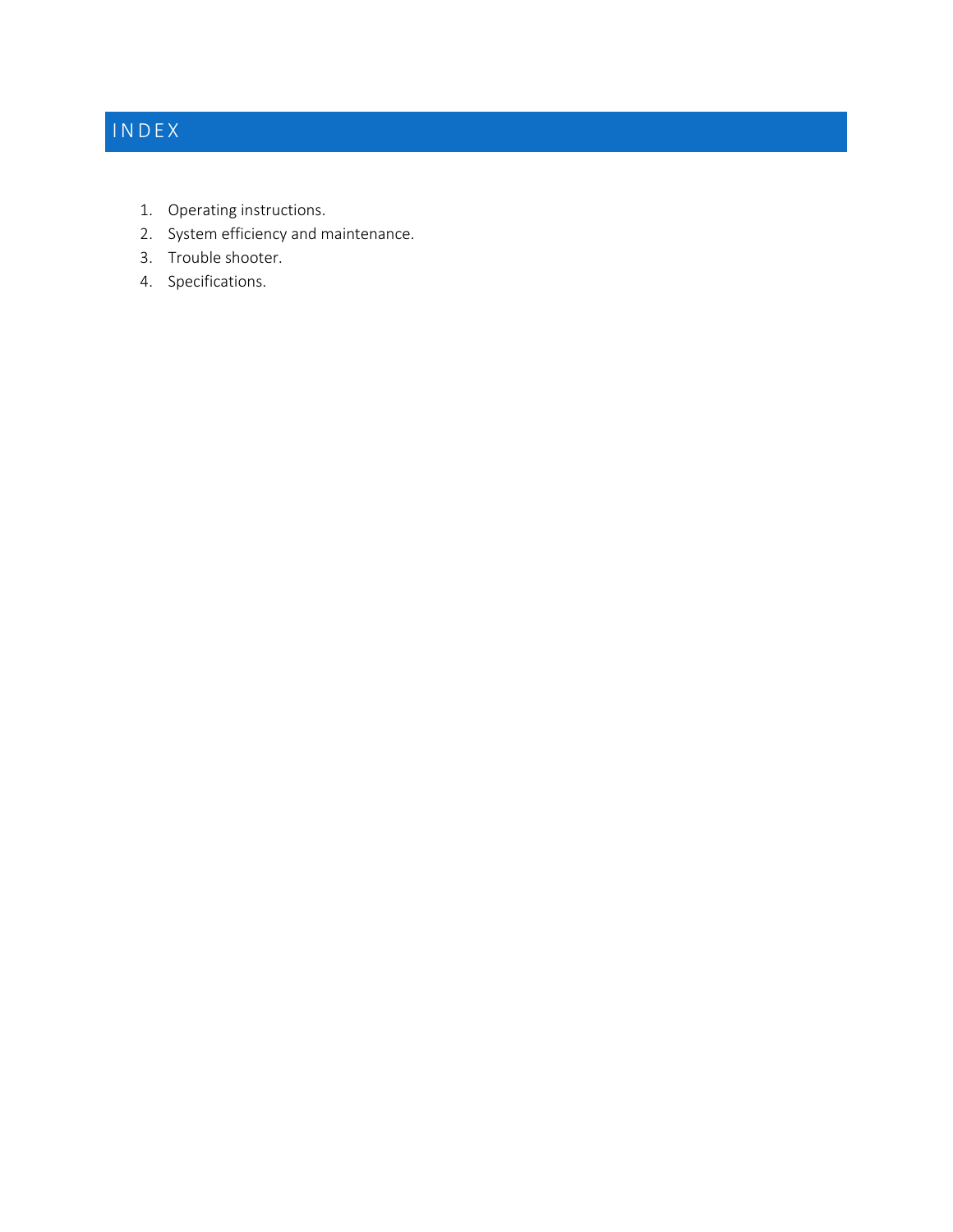#### 1. OPERATING INSTUCTIONS



- 1. The On/Off switch
- 2. Battery indication: normal operating voltages are between 13 and 11 volts.
- 3. The Charge light: will indicate if the system is receiving power from the solar power.
- 4. The Load light: will only turn on in auto protect modes and at initial startup.
- 5. Solar panel input: connect the solar panel or net charger only with this connection.
- 6. USB output this is a 5VDC output used to power the Olympus CX23 it can also be used charge phones tablets and such.
- 7. 12VDC outputs these can be used for the supplied led light or to power a Zeiss Primostar I-Led other 12v equipment can also be powered below 30 watts.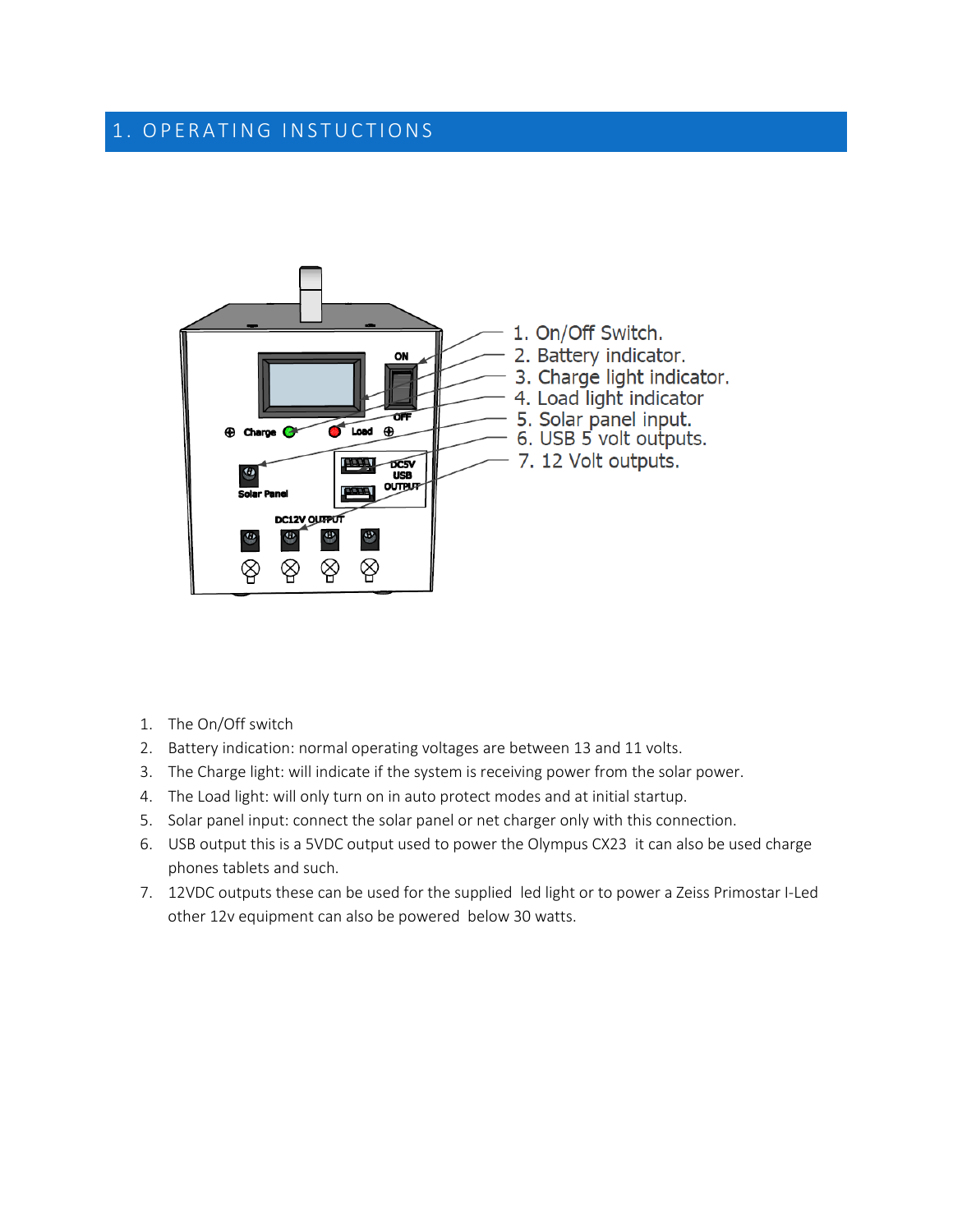#### 2. SYSTEM EFFICIENCY AND MAINTENANCE

The supplied solar panel is a 10 watts panel, this is a number reached in ideal conditions. To achieve the best possible efficiency some steps are important:

- 1. Adjust and point the solar panel directly at the sun. (if you wish to use the system a for longer period of time without moving the system it is best to position the solar panel when the sun is at its highest point.)
- 2. Make sure no shadows are casted on the panel.
- 3. Keep the panel clean and dust free.

The Power supply,

To make sure the power supply has the longest possible life please note the following:

- 1. Please keep the system upright. (although the use of a gel battery it is still preferred)
- 2. Avoid shock loads such as drops and vibrations.
- 3. Keep the system away from water, heat, dust and corrosives.
- 4. Although the solar panel needs sun, the power supply should be placed in the shade.
- 5. The battery should be fully charged once a month (please note this could also be done with solar power and does not require the Net charger.)
- 6. If the system is not used for a longer period of time it should be turned off.

#### Maintenance,

Please note this system is microprocessor controlled and has auto protection features which eliminates the use of fuses. The only item in the system which will experience wear is the battery which may be replaced if needed. Please contact Svizera Europe BV for a correct replacement battery or use the following type: 12v 7ah Gel. *Al repairs and maintenance should be done by a professional.*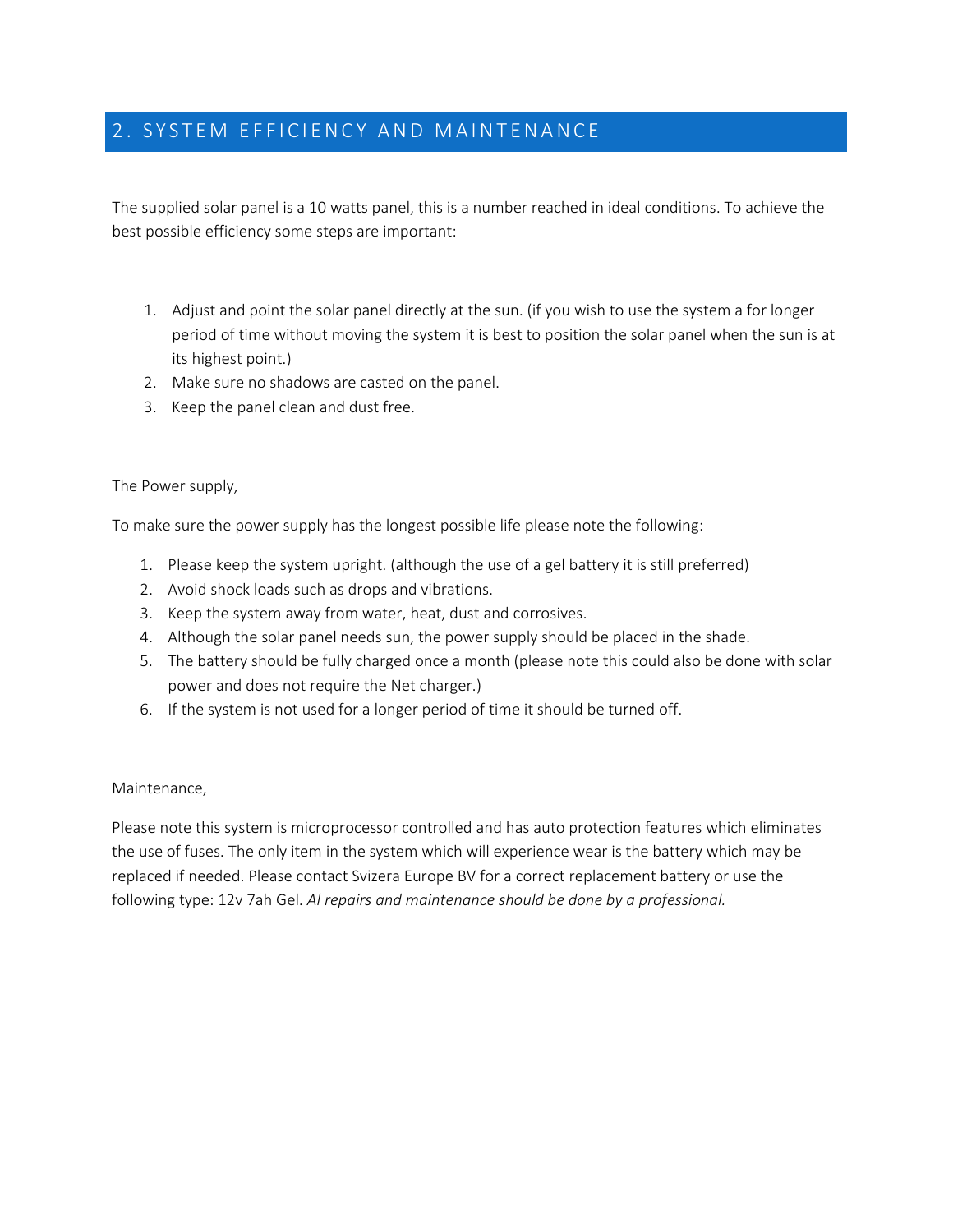## 3 . TROUBLE SHOOTER

| Fault problem                                                                                         | Treatment                                                                                                                                                                                                                                                                                                                                                    |  |
|-------------------------------------------------------------------------------------------------------|--------------------------------------------------------------------------------------------------------------------------------------------------------------------------------------------------------------------------------------------------------------------------------------------------------------------------------------------------------------|--|
| Charging indicator not working under<br>charging.                                                     | Check:<br>the battery correct connections<br>Input port connections<br>solar panel cable                                                                                                                                                                                                                                                                     |  |
| Battery voltage is below 10.5V and System<br>alarm beeps automatically.                               | Battery needs to be charged immediately.<br>(By sun or net power)                                                                                                                                                                                                                                                                                            |  |
| When Load light turns red or no output.                                                               | Battery over discharge, automatic recovery<br>after charged.                                                                                                                                                                                                                                                                                                 |  |
| Short-circuit/Over-voltage/Low voltage and<br>red Indicator light is on with auto protection<br>mode. | Disconnect the output and charging plug,<br>turn the switch to OFF and then turn to ON<br>again. The red indicator is off after a few<br>seconds, connect the plug again and you can<br>return to normal output mode.<br>If the system will return again to auto protect<br>mode inspect the connections/cables of the<br>powered equipment and solar panel. |  |
| The indicator turns red and no outputs under<br>switch on status.                                     | Disconnect the output and charging plug,<br>turn the switch to OFF and then turn to ON<br>again. The red indicator is off after a few<br>seconds, connect the plug again and you can<br>return to normal output mode.                                                                                                                                        |  |